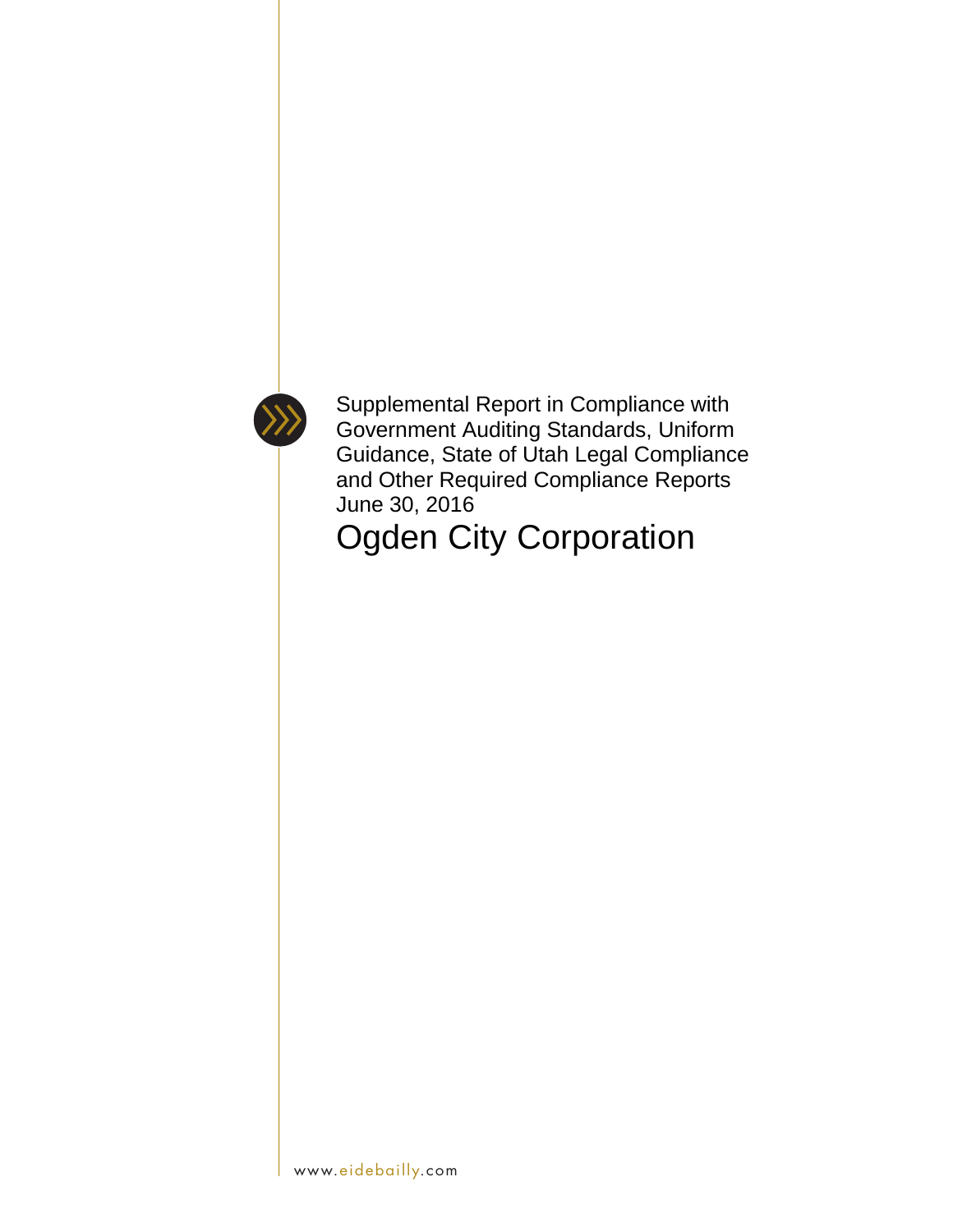| Independent Auditor's Report on Internal Control over Financial Reporting and on Compliance<br>and Other Matters Based on an Audit of Financial Statements Performed in Accordance with |  |
|-----------------------------------------------------------------------------------------------------------------------------------------------------------------------------------------|--|
| Independent Auditor's Report on Compliance with General State Compliance Requirements                                                                                                   |  |
| Independent Auditor's Report on Compliance for Each Major Federal Program; Report on<br>Internal Control Over Compliance; and Report on the Schedule of Expenditures of Federal         |  |
|                                                                                                                                                                                         |  |
|                                                                                                                                                                                         |  |
|                                                                                                                                                                                         |  |
|                                                                                                                                                                                         |  |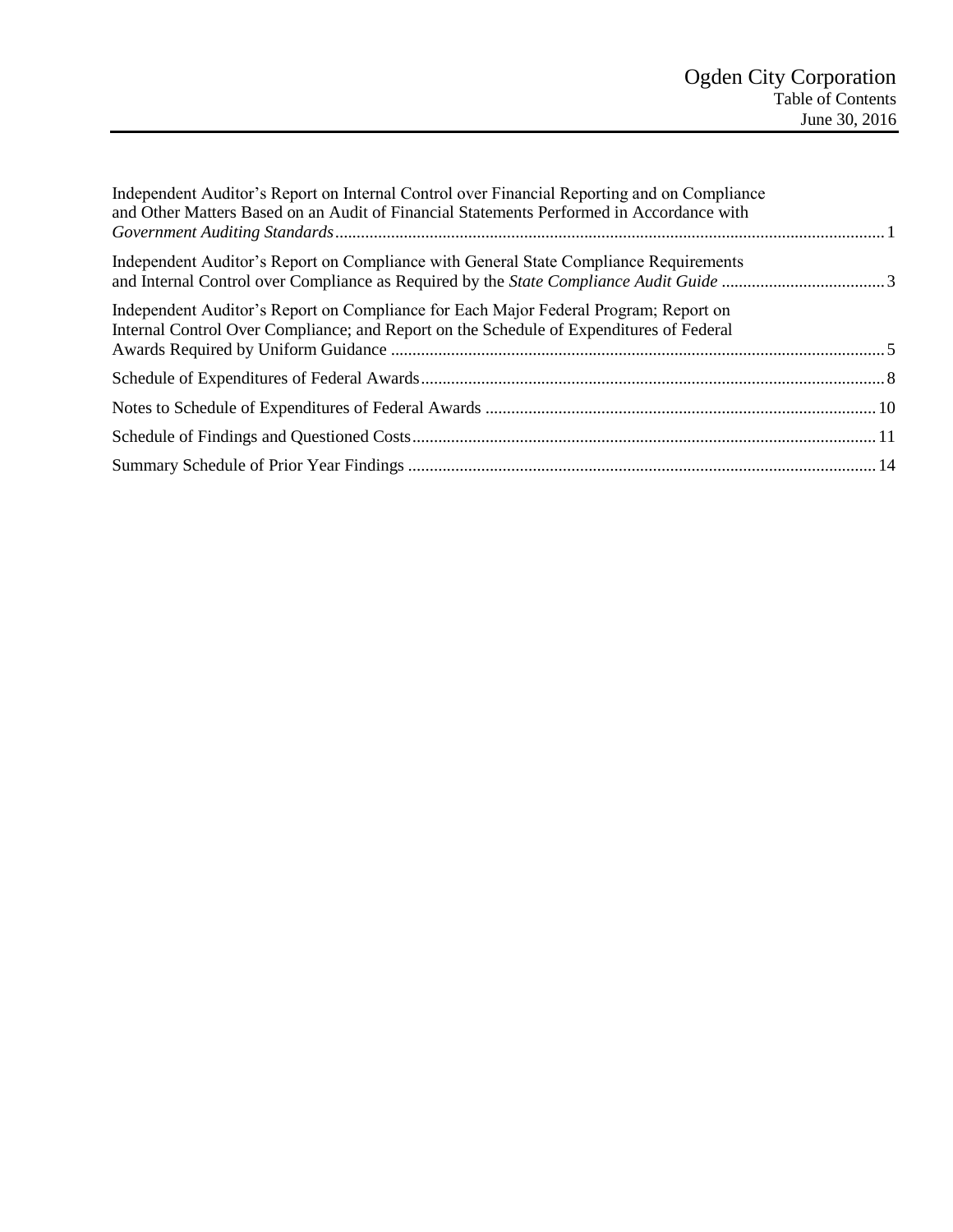

## <span id="page-2-0"></span>**Independent Auditor's Report on Internal Control over Financial Reporting and on Compliance and Other Matters Based on an Audit of Financial Statements Performed in Accordance with**  *Government Auditing Standards*

To the Mayor and Members of the City Council Ogden City Corporation Ogden, UT

We have audited, in accordance with the auditing standards generally accepted in the United States of America and the standards applicable to financial audits contained in *Government Auditing Standards* issued by the Comptroller General of the United States, the financial statements of the governmental activities, the businesstype activities, each major fund, and the aggregate remaining fund information of Ogden City Corporation, as of and for the year ended June 30, 2016, and the related notes to the financial statements, which collectively comprise Ogden City Corporation's basic financial statements, and have issued our report thereon dated December 20, 2016.

#### **Internal Control Over Financial Reporting**

In planning and performing our audit of the financial statements, we considered Ogden City Corporation's internal control over financial reporting (internal control) to determine the audit procedures that are appropriate in the circumstances for the purpose of expressing our opinions on the financial statements, but not for the purpose of expressing an opinion on the effectiveness of Ogden City Corporation's internal control. Accordingly, we do not express an opinion on the effectiveness of Ogden City Corporation's internal control.

A *deficiency in internal control* exists when the design or operation of a control does not allow management or employees, in the normal course of performing their assigned functions, to prevent, or detect and correct, misstatements on a timely basis. A *material weakness* is a deficiency, or a combination of deficiencies, in internal control, such that there is a reasonable possibility that a material misstatement of the entity's financial statements will not be prevented, or detected and corrected on a timely basis. A *significant deficiency* is a deficiency, or a combination of deficiencies, in internal control that is less severe than a material weakness, yet important enough to merit attention by those charged with governance.

Our consideration of internal control over financial reporting was for the limited purpose described in the first paragraph of this section and was not designed to identify all deficiencies in internal control over financial reporting that might be material weaknesses or significant deficiencies. Given these limitations, during our audit we did not identify any deficiencies in internal control that we consider to be material weaknesses. However, material weaknesses may exist that have not been identified.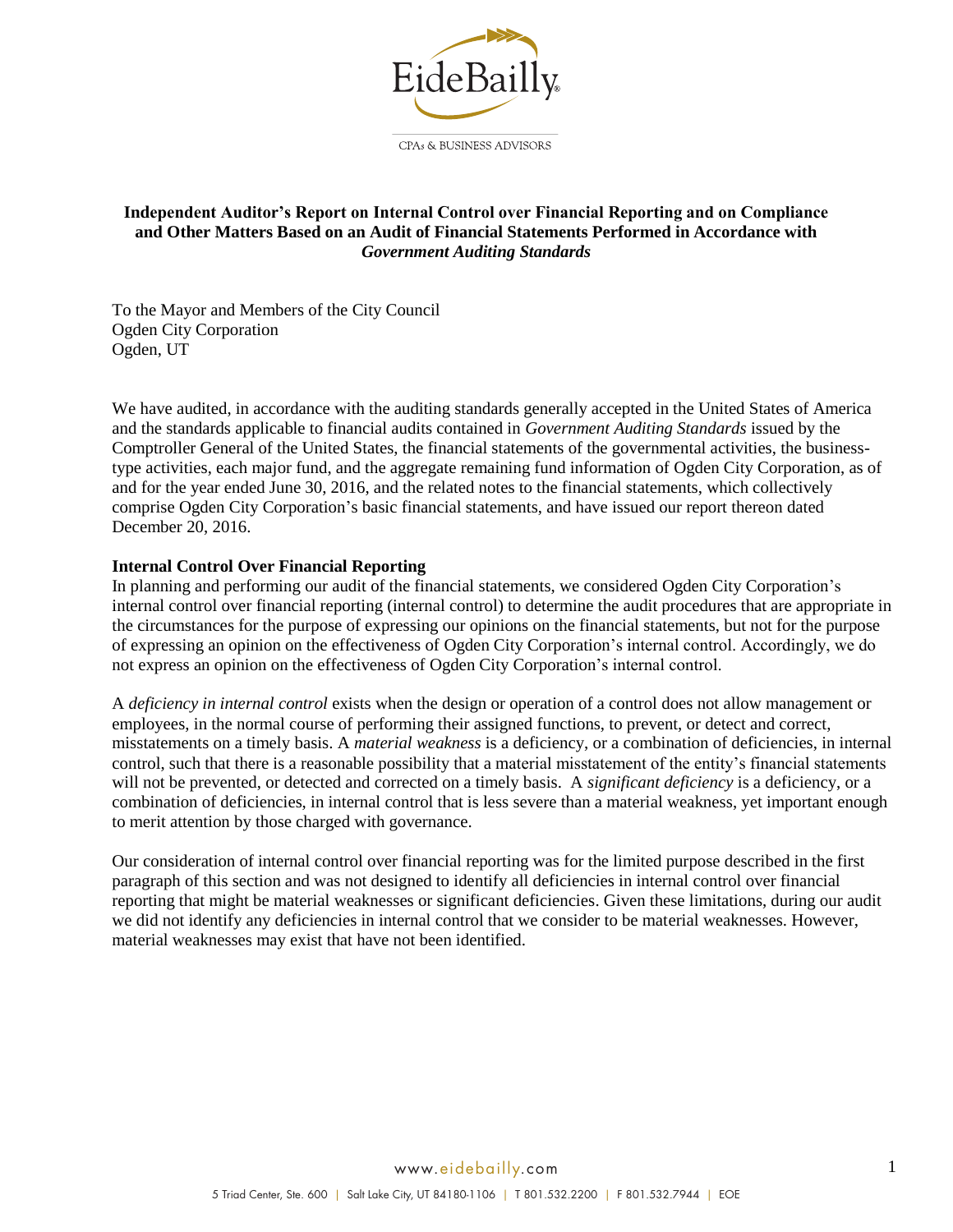## **Compliance and Other Matters**

As part of obtaining reasonable assurance about whether Ogden City Corporation's financial statements are free from material misstatement, we performed tests of its compliance with certain provisions of laws, regulations, contracts, and grant agreements, noncompliance with which could have a direct and material effect on the determination of financial statement amounts. However, providing an opinion on compliance with those provisions was not an objective of our audit, and accordingly, we do not express such an opinion. The results of our tests disclosed no instances of noncompliance or other matters that are required to be reported under *Government Auditing Standards.*

### **Purpose of this Report**

The purpose of this report is solely to describe the scope of our testing of internal control and compliance and the results of that testing, and not to provide an opinion on the effectiveness of the entity's internal control or on compliance. This report is an integral part of an audit performed in accordance with *Government Auditing Standards* in considering the entity's internal control and compliance. Accordingly, this communication is not suitable for any other purpose.

Ede Sailly LLP

Salt Lake City, Utah December 20, 2016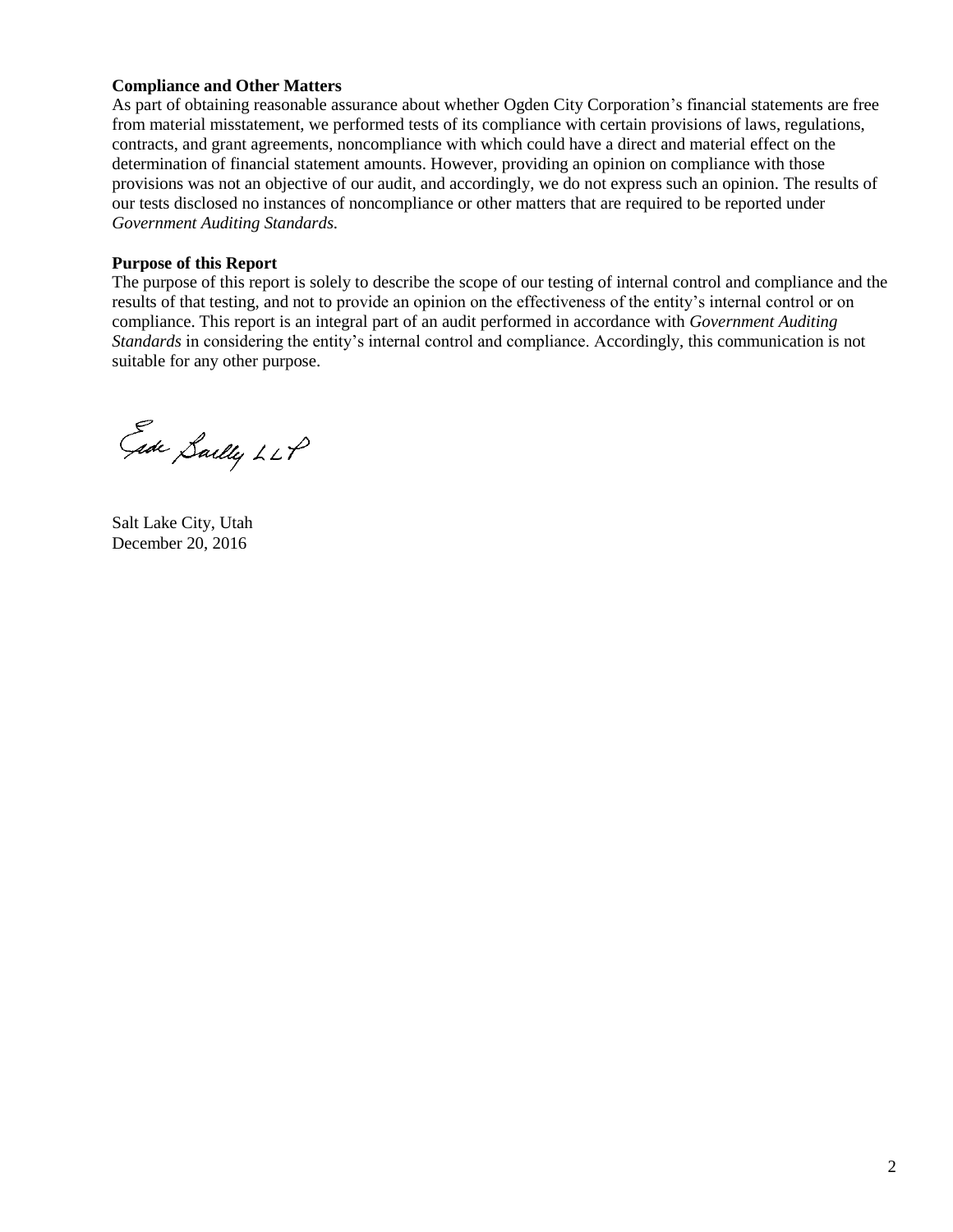

## <span id="page-4-0"></span>**Independent Auditor's Report on Compliance with General State Compliance Requirements and Internal Control over Compliance as Required by the** *State Compliance Audit Guide*

To the Mayor and Members of the City Council Ogden City Corporation Ogden, UT

### **Report on Compliance with General State Compliance Requirements**

We have audited Ogden City Corporation's compliance with the applicable general state compliance requirements described in the *State Compliance Audit Guide*, issued by the Office of the Utah State Auditor, that could have a direct and material effect on Ogden City Corporation for the year ended June 30, 2016.

General state compliance requirements were tested for the year ended June 30, 2016 in the following areas:

Budgetary Compliance Fund Balance Justice Courts Utah Retirement Systems Restricted Taxes Open and Public Meetings Act Treasurer's Bond Cash Management

#### *Management's Responsibility*

Management is responsible for compliance with the general state requirements referred to above.

#### *Auditor's Responsibility*

Our responsibility is to express an opinion on Ogden City Corporation's compliance based on our audit of the compliance requirements referred to above. We conducted our audit in accordance with auditing standards generally accepted in the United States of America; the standards applicable to financial audits contained in *Government Auditing Standards*, issued by the Comptroller General of the United States; and the *State Compliance Audit Guide*. Those standards and the *State Compliance Audit Guide* require that we plan and perform the audit to obtain reasonable assurance about whether noncompliance with the compliance requirements referred to above that could have a direct and material effect on Ogden City Corporation occurred. An audit includes examining, on a test basis, evidence about Ogden City Corporation's compliance with those requirements and performing such other procedures as we considered necessary in the circumstances.

We believe that our audit provides a reasonable basis for our opinion on compliance with general state compliance requirements. However, our audit does not provide a legal determination of Ogden City Corporation's compliance.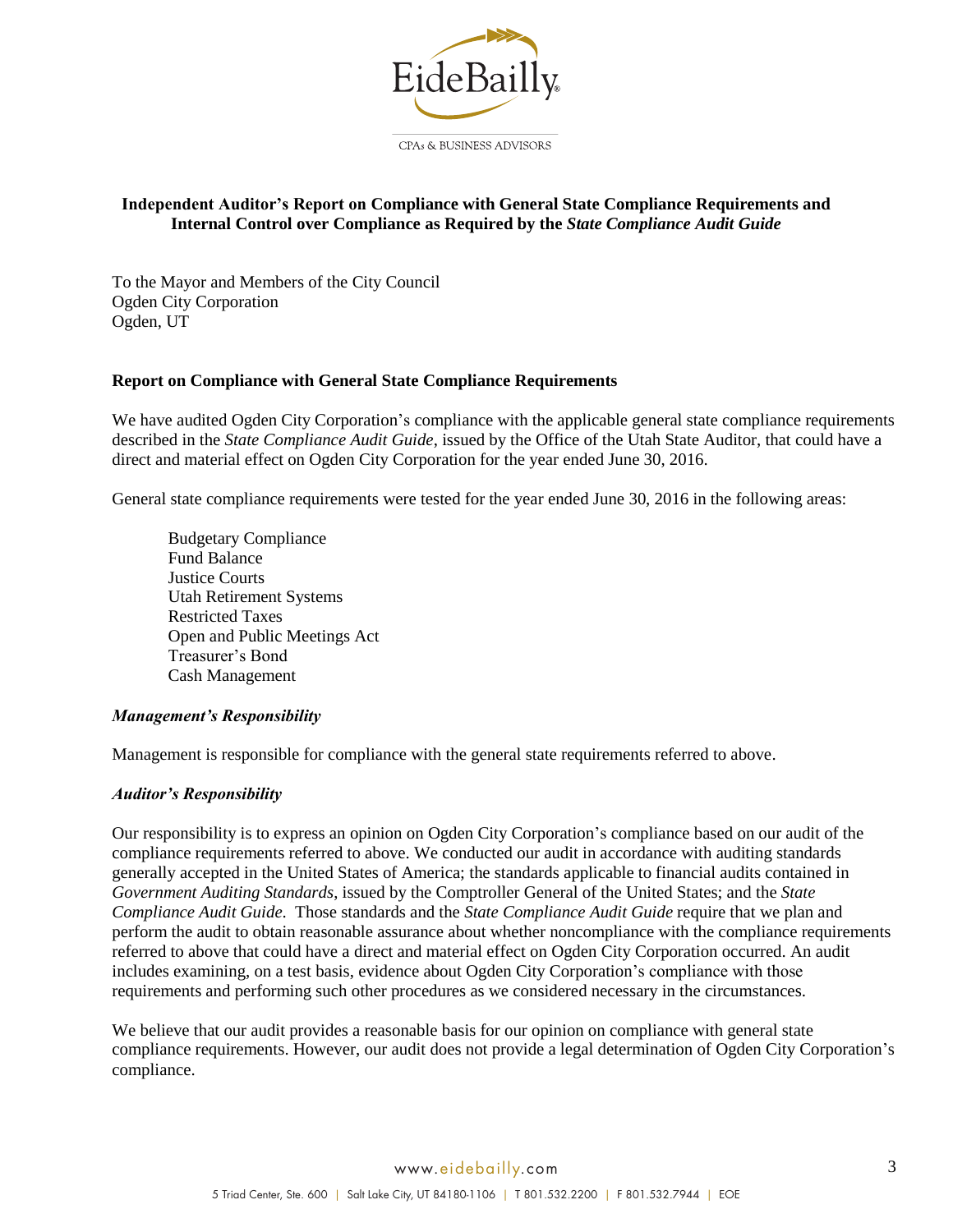## *Opinion on General State Compliance Requirements*

In our opinion, Ogden City Corporation complied, in all material respects, with the compliance requirements referred to above that could have a direct and material effect on Ogden City Corporation for the year ended June 30, 2016.

#### **Report on Internal Control over Compliance**

Management of Ogden City Corporation is responsible for establishing and maintaining effective internal control over compliance with the compliance requirements referred to above. In planning and performing our audit of compliance, we considered Ogden City Corporation's internal control over compliance with the compliance requirements that could have a direct and material effect on Ogden City Corporation to determine the auditing procedures that are appropriate in the circumstances for the purpose of expressing an opinion on compliance with general state compliance requirements and to test and report on internal control over compliance in accordance with the *State Compliance Audit Guide*, but not for the purpose of expressing an opinion on the effectiveness of internal control over compliance. Accordingly, we do not express an opinion on the effectiveness of Ogden City Corporation's internal control over compliance.

A *deficiency in internal control over compliance* exists when the design or operation of a control over compliance does not allow management or employees, in the normal course of performing their assigned functions, to prevent, or detect and correct, noncompliance with a general state compliance requirement on a timely basis. *A material weakness in internal control over compliance* is a deficiency, or combination of deficiencies, in internal control over compliance, such that there is a reasonable possibility that material noncompliance with a general state compliance requirement will not be prevented, or detected and corrected, on a timely basis. A *significant deficiency in internal control over compliance* is a deficiency, or a combination of deficiencies, in internal control over compliance with a general state compliance requirement that is less severe than a material weakness in internal control over compliance, yet important enough to merit attention by those charged with governance.

Our consideration of internal control over compliance was for the limited purpose described in the first paragraph of this section and was not designed to identify all deficiencies in internal control over compliance that might be material weaknesses or significant deficiencies. We did not identify any deficiencies in internal control over compliance that we consider to be material weaknesses. However, material weaknesses may exist that have not been identified.

#### **Purpose of Report**

The purpose of this report on internal control over compliance is solely to describe the scope of our testing of internal control and compliance and the results of that testing based on the requirements of the *State Compliance Audit Guide*. Accordingly, this report is not suitable for any other purpose.

Gide Sailly LLP

Salt Lake City, Utah December 20, 2016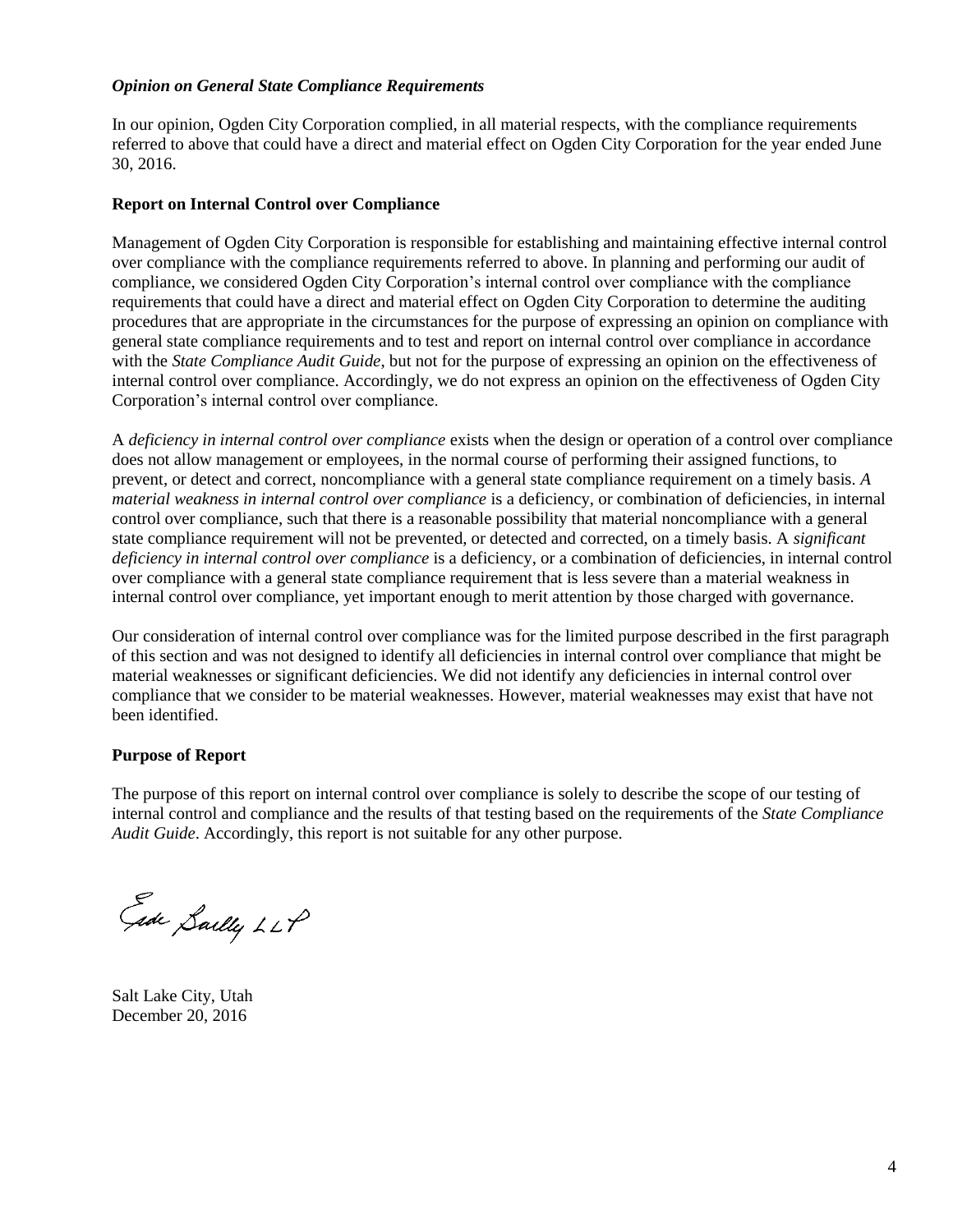

## <span id="page-6-0"></span>**Independent Auditor's Report on Compliance for Each Major Federal Program; Report on Internal Control Over Compliance; and Report on the Schedule of Expenditures of Federal Awards Required by Uniform Guidance**

To the Mayor and Members of the City Council Ogden City Corporation Ogden, UT

#### **Report on Compliance for Each Major Federal Program**

We have audited Ogden City Corporation's compliance with the types of compliance requirements described in the *OMB Compliance Supplement* that could have a direct and material effect on each of Ogden City Corporation's major federal programs for the year ended June 30, 2016. Ogden City Corporation's major federal programs are identified in the summary of auditor's results section of the accompanying schedule of findings and questioned costs.

#### **Management's Responsibility**

Management is responsible for compliance with the requirements of laws, regulations, contracts and grants applicable to its federal programs.

#### **Auditor's Responsibility**

Our responsibility is to express an opinion on the compliance for each of Ogden City Corporation's major federal programs based on our audit of the types of compliance requirements referred to above. We conducted our audit of compliance in accordance with auditing standards generally accepted in the United States of America; the standards applicable to financial audits contained in *Government Auditing Standards*, issued by the Comptroller General of the United States; and the audit requirements of Title 2 U.S. *Code of Federal Regulations* Part 200, *Uniform Administrative Requirements, Cost Principles, and Audit Requirements for Federal Awards* (Uniform Guidance). Those standards and Uniform Guidance require that we plan and perform the audit to obtain reasonable assurance about whether noncompliance with the compliance requirements referred to above that could have a direct and material effect on a major federal program occurred. An audit includes examining, on a test basis, evidence about Ogden City Corporation's compliance with those requirements and performing such other procedures as we considered necessary in the circumstances.

We believe that our audit provides a reasonable basis for our opinion on compliance for each major federal program. However, our audit does not provide a legal determination of Ogden City Corporation's compliance.

#### **Opinion on Each Major Federal Program**

In our opinion, Ogden City Corporation complied, in all material respects, with the compliance requirements referred to above that could have a direct and material effect on each of its major Federal programs for the year ended June 30, 2016.

#### **Other Matters**

The results of our auditing procedures disclosed an instance of noncompliance, which is required to be reported in accordance with the Uniform Guidance and which is described in the accompanying schedule of findings and questioned costs as item 2016-001. Our opinion on each federal program is not modified with respect to this matter.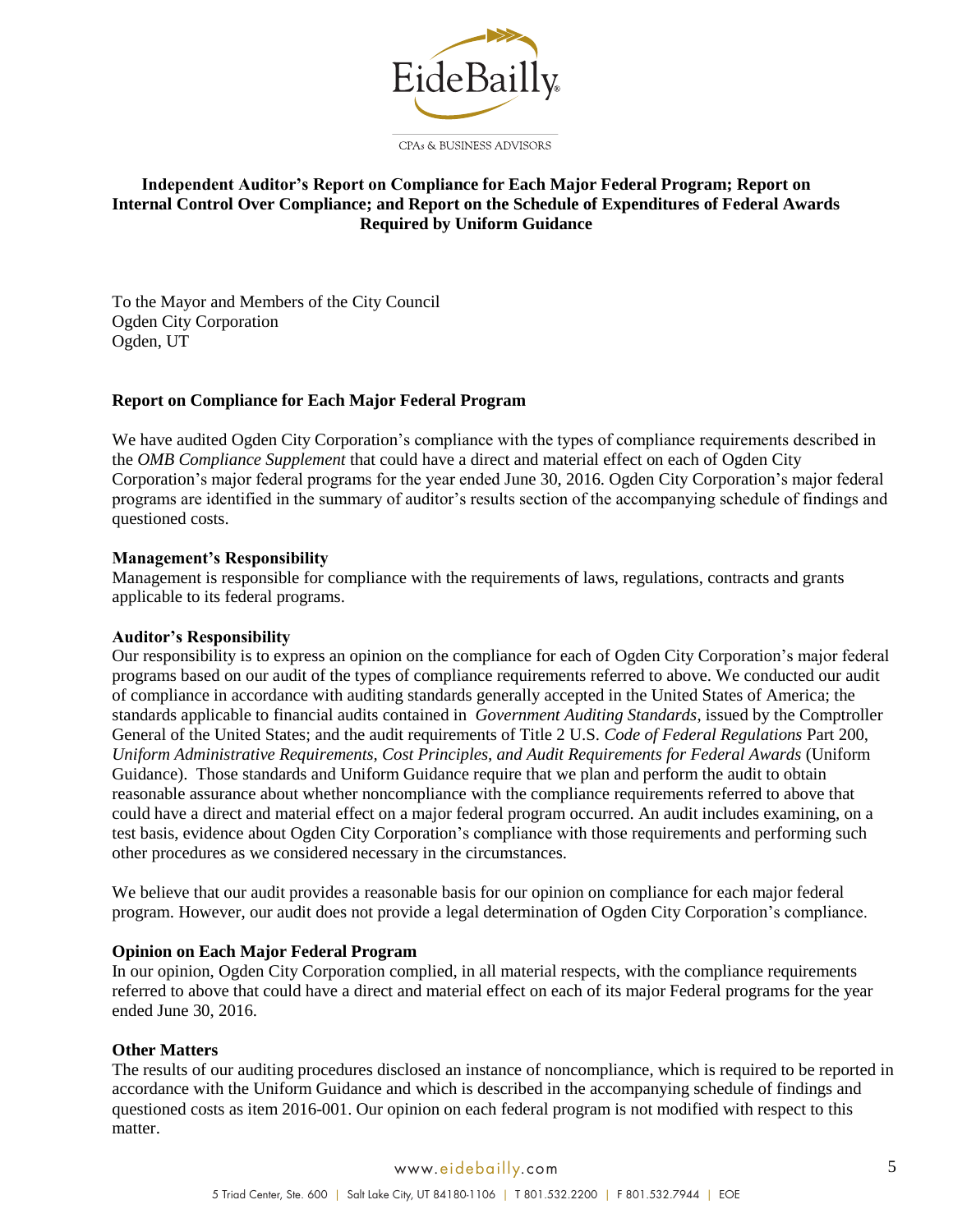Ogden City Corporation's response to the noncompliance finding identified in our audit is described in the accompanying schedule of findings and questioned costs*.* Ogden City Corporation's response was not subjected to the auditing procedures applied in the audit of compliance and, accordingly, we express no opinion on the response.

## **Report on Internal Control over Compliance**

Management of Ogden City Corporation is responsible for establishing and maintaining effective internal control over compliance with the compliance requirements referred to above. In planning and performing our audit of compliance, we considered Ogden City Corporation's internal control over compliance with the types of requirements that could have a direct and material effect on each major federal program to determine the auditing procedures that are appropriate in the circumstances for the purpose of expressing an opinion on compliance for each major federal program and to test and report on internal control over compliance in accordance with the Uniform Guidance, but not for the purpose of expressing an opinion on the effectiveness of internal control over compliance. Accordingly, we do not express an opinion on the effectiveness of Ogden City Corporation's internal control over compliance.

*A deficiency in internal control over compliance* exists when the design or operation of a control over compliance does not allow management or employees, in the normal course of performing their assigned functions, to prevent, or detect and correct, noncompliance with a type of compliance requirement of a federal program on a timely basis. *A material weakness in internal control over compliance* is a deficiency, or combination of deficiencies, in internal control over compliance, such that there is a reasonable possibility that material noncompliance with a compliance requirement will not be prevented, or detected and corrected, on a timely basis. *A significant deficiency in internal control over compliance* is a deficiency, or a combination of deficiencies, in internal control over compliance with a type of compliance requirement of a federal program that is less severe than a material weakness in internal control over compliance, yet important enough to merit attention by those charged with governance.

Our consideration of internal control over compliance was for the limited purpose described in the first paragraph of this section and was not designed to identify all deficiencies in internal control that might be material weaknesses or significant deficiencies and therefore, material weaknesses and significant deficiencies may exist that were not identified. We did not identify any deficiencies in internal control over compliance that we consider to be material weaknesses. However, we identified a certain deficiency in internal control over compliance, as described in the accompanying schedule of findings and questioned costs as item 2016-001 that we consider to be a significant deficiency.

Ogden City Corporation's response to the internal control over compliance finding identified in our audit is described in the accompanying schedule of findings and questioned costs. Ogden City Corporation's response was not subjected to the auditing procedures applied in the audit of compliance and, accordingly, we express no opinion on the response.

The purpose of this report on internal control over compliance is solely to describe the scope of our testing of internal control over compliance and the results of that testing based on the requirements of the Uniform Guidance. Accordingly, this report is not suitable for any other purpose.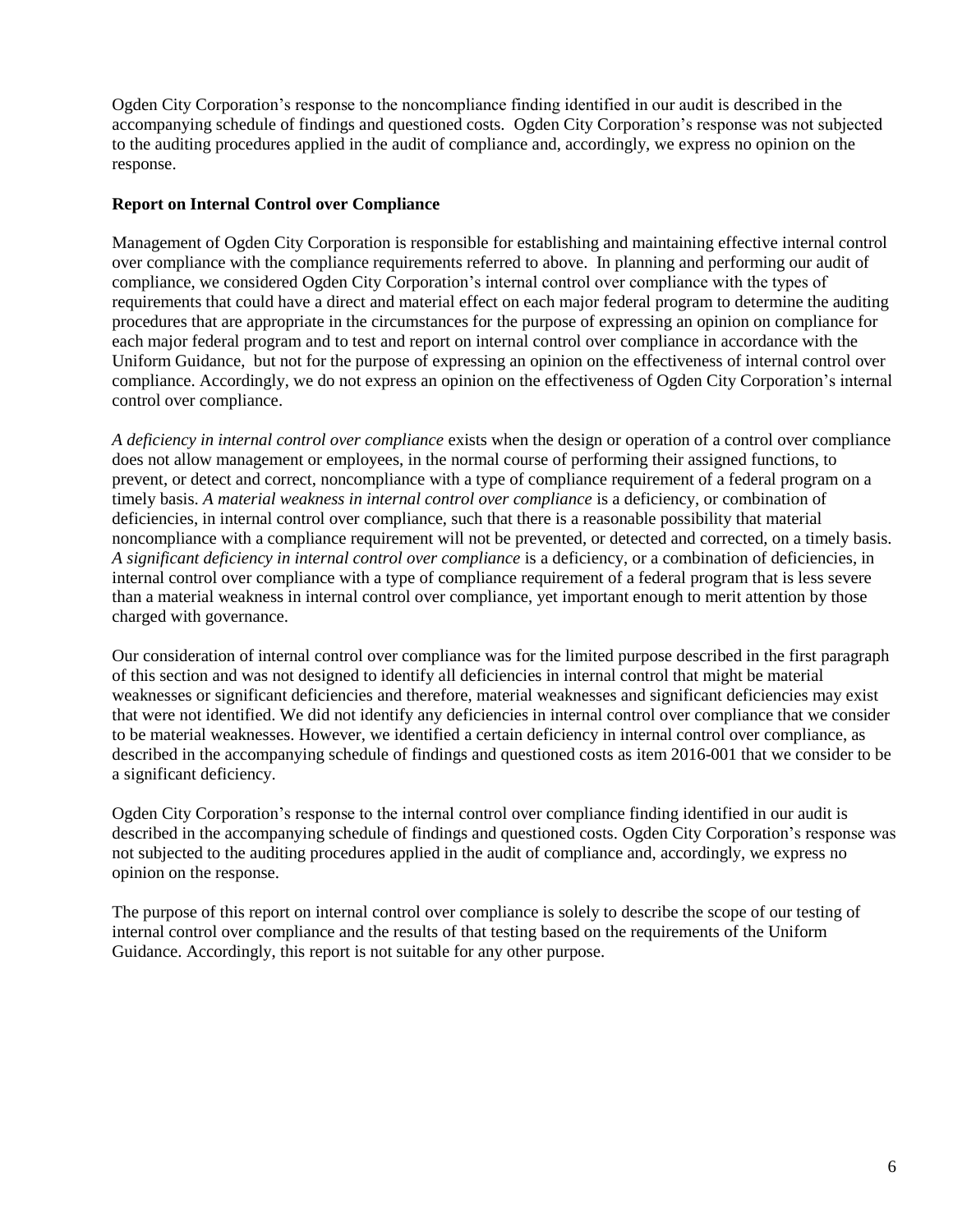## **Report on Schedule of Expenditures of Federal Awards Required by the Uniform Guidance**

We have audited the financial statements of the governmental activities, business-type activities, the aggregate discretely presented component units, each major fund, and the aggregate remaining fund information of Ogden City Corporation as of and for the year ended June 30, 2016, and the related notes to the financial statements, which collectively comprise Ogden City Corporation's basic financial statements. We issued our report thereon dated December 20, 2016, which contained unmodified opinions on those financial statements. Our audit was conducted for the purpose of forming an opinion on the financial statements as a whole. The accompanying schedule of expenditures of federal awards is presented for purposes of additional analysis as required by Uniform Guidance and is not a required part of the financial statements. Such information is the responsibility of management and was derived from and relates directly to the underlying accounting and other records used to prepare the financial statements. The information has been subjected to the auditing procedures applied in the audit of the financial statements and certain additional procedures, including comparing and reconciling such information directly to the underlying accounting and other records used to prepare the financial statements or to the financial statements themselves, and other additional procedures in accordance with auditing standards generally accepted in the United States of America. In our opinion, the schedule of expenditure of federal awards is fairly stated in all material respects in relation to the financial statements as a whole.

Eade Sailly LLP

Salt Lake City, Utah December 20, 2016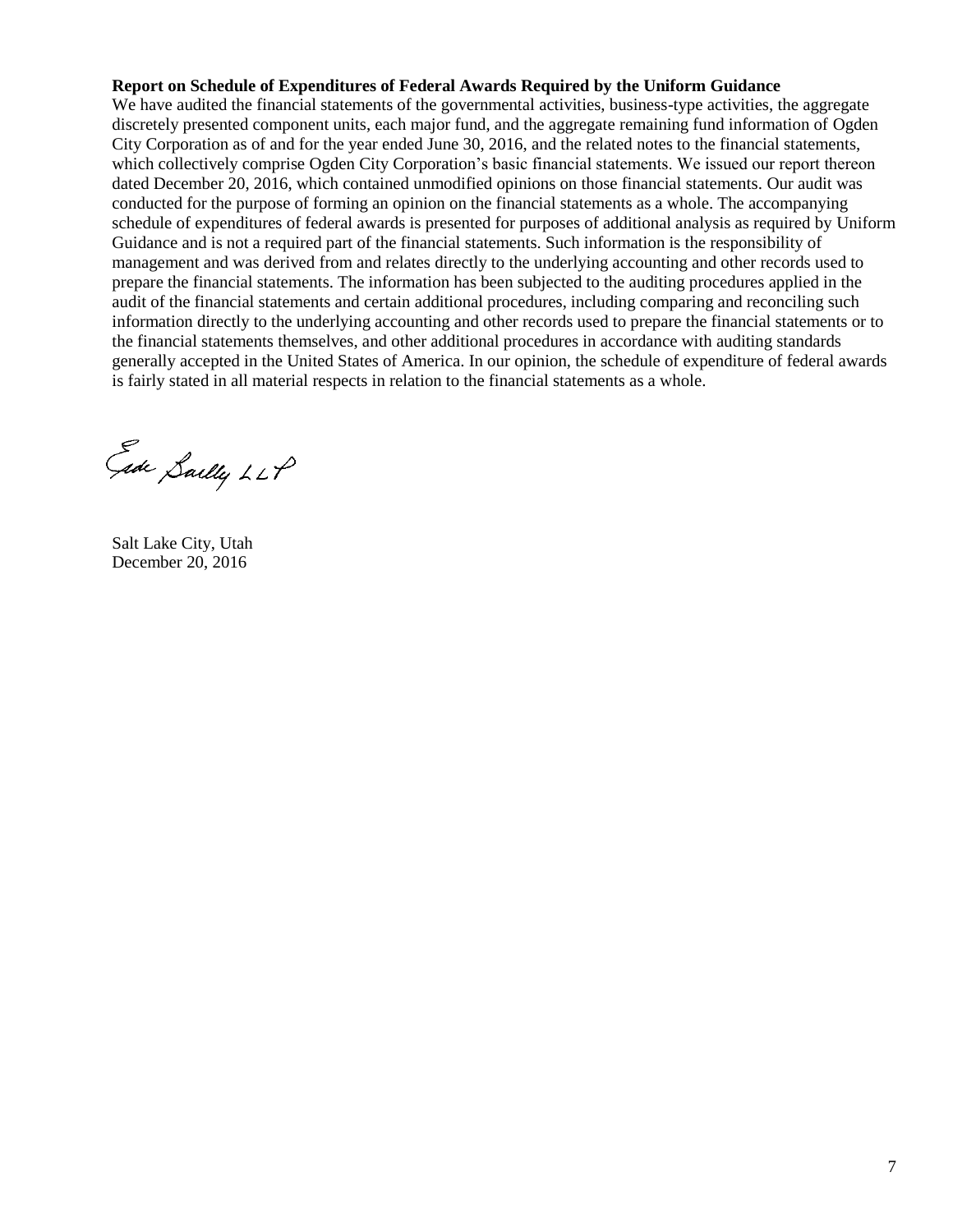# Ogden City Corporation Schedule of Expenditures of Federal Awards Year Ended June 30, 2016

<span id="page-9-0"></span>

|                                                         |               | Pass-through<br><b>Entity</b> |                      | <b>Amounts</b><br><b>Passed</b> |
|---------------------------------------------------------|---------------|-------------------------------|----------------------|---------------------------------|
| <b>Federal Grantor / Pass Through</b>                   | <b>CFDA</b>   | Identifying                   |                      | <b>Through to</b>               |
| <b>Grantor / Program or Cluster Title</b>               | <b>Number</b> | <b>Number</b>                 | <b>Expenditures</b>  | <b>Subrecipients</b>            |
| <b>U.S. Department of Homeland Security</b>             |               |                               |                      |                                 |
| Passed through from State of Utah:                      |               |                               |                      |                                 |
| <b>Emergency Management Performance Grants</b>          | 97.042        | EMPG-2012-DEM-042             | 27,500<br>\$         | \$                              |
| Homeland Security Grant Program                         | 97.067        | DEM-2014-SHSP                 | 90,861               |                                 |
| FEMA Disaster Grants - Public Assistance                | 97.036        | PA-08-UT-4011                 | 69,576               |                                 |
| Assistance to Firefighters Grant                        | 97.044        | EMW-2014-FO-00725             | 93,706               |                                 |
|                                                         |               |                               |                      |                                 |
| Total Department of Homeland Security                   |               |                               | 281,643              |                                 |
| U.S. Department of Housing and Urban Development        |               |                               |                      |                                 |
| <b>Community Development Block Grant</b>                | 14.218        |                               | 1,522,573            |                                 |
|                                                         |               |                               |                      |                                 |
| HOME Investment Partnerships Program                    | 14.239        |                               | 773,906              |                                 |
| <b>HOME Discounts on Properties Purchased</b>           | 14.239        |                               | 381,500<br>1,155,406 |                                 |
| <b>Total HOME Investment Partnerships Program</b>       |               |                               |                      |                                 |
| Total Department of Housing and Urban Development       |               |                               | 2,677,979            |                                 |
| <b>U.S Department of Commerce</b>                       |               |                               |                      |                                 |
| Economic Adjustment Assistance                          | 11.307        |                               | 1,063,176            |                                 |
| <b>Total Department of Commerce</b>                     |               |                               | 1,063,176            |                                 |
|                                                         |               |                               |                      |                                 |
| <b>U.S Environmental Protection Agency</b>              |               |                               |                      |                                 |
| Passed through from Salt Lake County:                   |               |                               |                      |                                 |
| <b>Brownfields Assessment and Cleanup</b>               |               |                               |                      |                                 |
| Cooperative Agreements                                  | 66.818        | not available                 | 400,000              |                                 |
| <b>U.S Environmental Protection Agency</b>              |               |                               | 400,000              |                                 |
| <b>U.S. Department of Transportation</b>                |               |                               |                      |                                 |
| Airport Development Aid Program                         | 20.106        | 3-49-0024-40                  | 910                  |                                 |
| Airport Development Aid Program                         | 20.106        | 3-49-0024-41                  | 15,322               |                                 |
| Airport Development Aid Program                         | 20.106        | 3-49-0024-42                  | 975,000              |                                 |
| Airport Development Aid Program                         | 20.106        | 3-49-0024-43                  | 243,936              |                                 |
| Total Airport Development Aid Program                   |               |                               | 1,235,168            |                                 |
| Small Community Air Service Development Program         | 20.930        | 2612015SC                     | 53,387               |                                 |
| Total Department of Transportation                      |               |                               | 1,288,555            |                                 |
| See Notes to Schedule of Expenditures of Federal Awards |               |                               |                      | (Continued next page)           |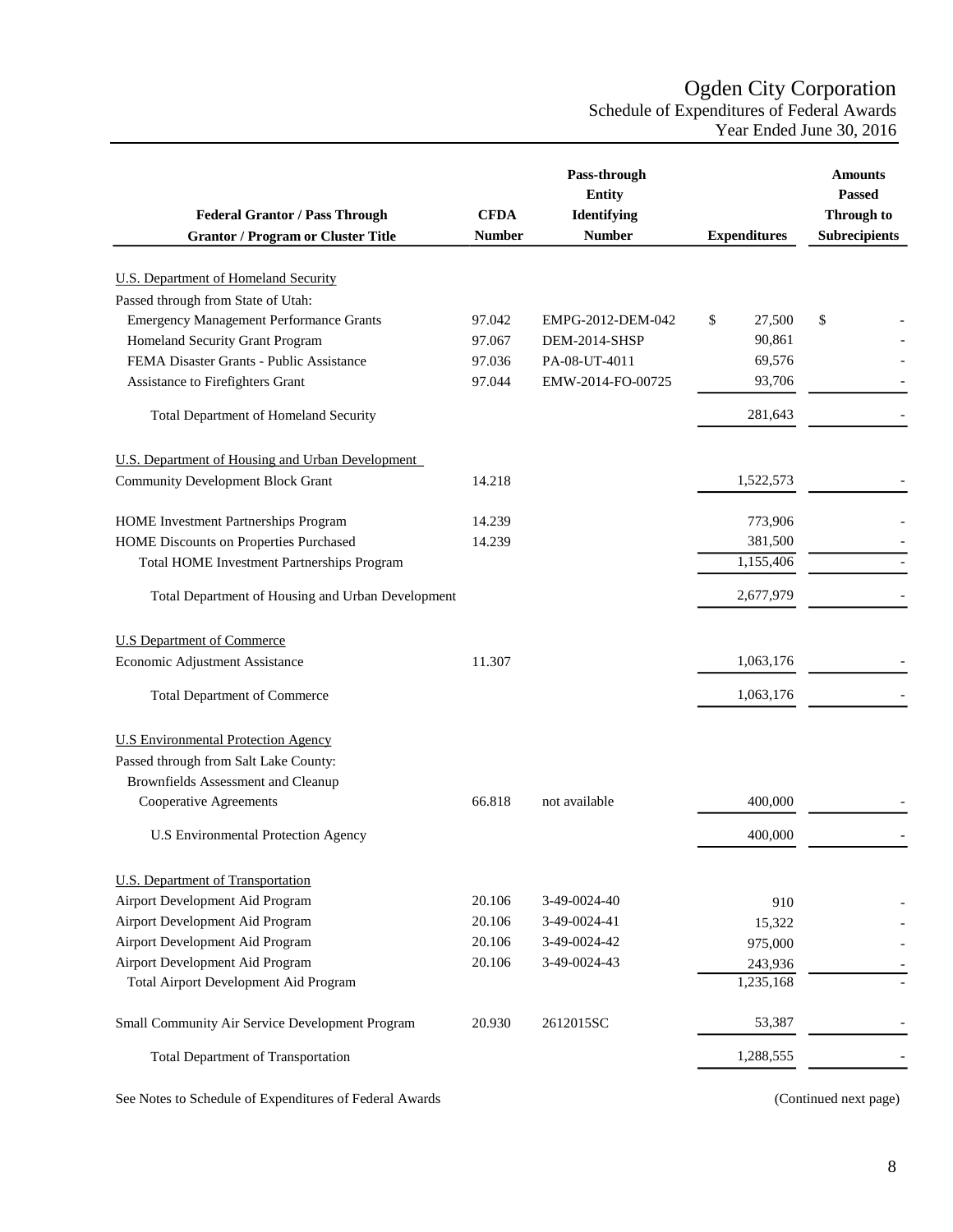Ogden City Corporation

Schedule of Expenditures of Federal Awards, continued Year Ended June 30, 2016

|                                                   |               | Pass-through<br><b>Entity</b> |                     | <b>Amounts</b><br><b>Passed</b> |
|---------------------------------------------------|---------------|-------------------------------|---------------------|---------------------------------|
| <b>Federal Grantor / Pass Through</b>             | <b>CFDA</b>   | Identifying                   |                     | <b>Through to</b>               |
| <b>Grantor / Program or Cluster Title</b>         | <b>Number</b> | <b>Number</b>                 | <b>Expenditures</b> | <b>Subrecipients</b>            |
| National Endowment for the Arts                   |               |                               |                     |                                 |
| Promotion of the Arts Grants to Organizations and |               |                               |                     |                                 |
| Individuals                                       | 45.024        |                               | 7,324               |                                 |
| Total National Endowment of the Arts              |               |                               | 7,324               |                                 |
| <b>U.S.</b> Department of Education               |               |                               |                     |                                 |
| Passed through from Ogden City School District:   |               |                               |                     |                                 |
| Fund for the Improvement of Education             | 84.215F       | not available                 | 12,436              |                                 |
| <b>Total Department of Education</b>              |               |                               | 12,436              |                                 |
| <b>U.S.</b> Department of Justice                 |               |                               |                     |                                 |
| Pass Through From Utah CCJJ:                      |               |                               |                     |                                 |
| Violence Against Women Formula Grant              | 16.588        | 14VAWA21                      | 14,598              |                                 |
| Violence Against Women Formula Grant              | 16.588        | 16VAWA21                      | 21,918              |                                 |
| Total Violence Against Women Formula Grant        |               |                               | 36,516              |                                 |
| Victims of Crime Act Grant                        | 16.801        | 15VOCA43                      | 9,050               |                                 |
| Juvenile Justice and Delinquency Prevention       | 16.540        | 12J46                         | 4,050               |                                 |
| Title V Grant                                     | 16.548        | 11P02                         | 28,419              | 28,419                          |
| Justice Assistance Grant                          | 16.738        | 2012-DJ-BX-0200               | 14,832              |                                 |
| Justice Assistance Grant                          | 16.738        | 2013-DJ-BX-0871               | 10,664              | $\overline{a}$                  |
| Justice Assistance Grant                          | 16.738        | 2015-DJ-BX-0812               | 45,612              | 5,612                           |
| <b>Total Justice Assistance Grant</b>             |               |                               | 71,108              | 5,612                           |
| Total Department of Justice                       |               |                               | 149,143             | 34,031                          |
| <b>Total Federal Assistance</b>                   |               |                               | \$<br>5,880,256     | \$<br>34,031                    |

See Notes to Schedule of Expenditures of Federal Awards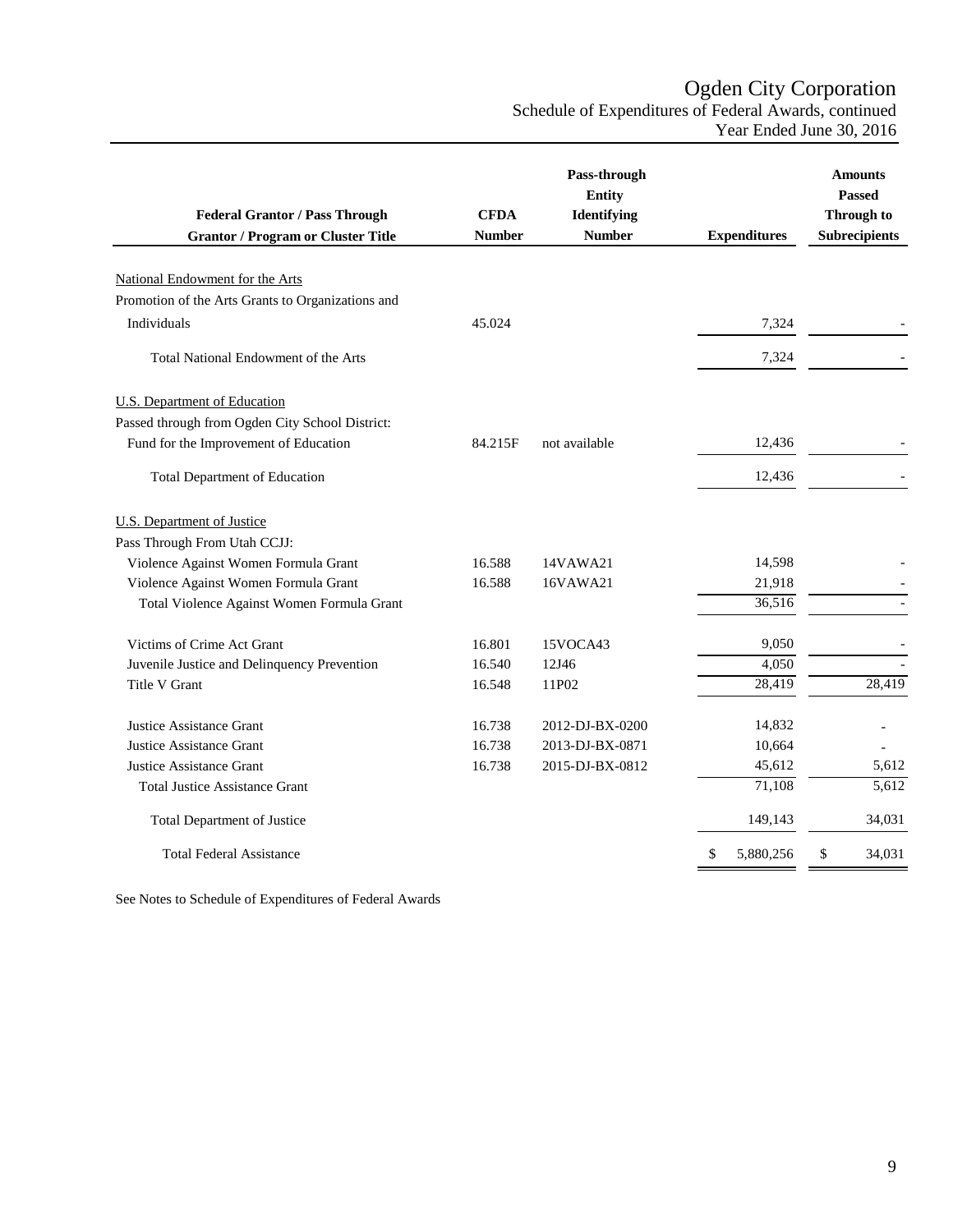## <span id="page-11-0"></span>**Note 1 - Basis of Presentation**

The accompanying schedule of expenditures of federal awards includes the federal grant activity of Ogden City Corporation, and is presented on the modified accrual basis of accounting. The information in this schedule is presented in accordance with the requirements of the Uniform Guidance. Ogden City Corporation received federal awards both directly from federal agencies and indirectly through pass-through entities. Federal financial assistance provided to a subrecipient is treated as an expenditure when it is paid to the subrecipient.

# **Note 2 - Significant Accounting Policies**

Governmental fund types account for Ogden City Corporation's federal grant activity. Therefore, expenditures in the schedule of expenditures of federal awards are recognized on the modified accrual basis – when they become a demand on current available financial resources. Ogden City Corporation's summary of significant accounting policies is presented in Note 1 in Ogden City Corporation's basic financial statements.

The Organization has not elected to use the 10% de minimis cost rate.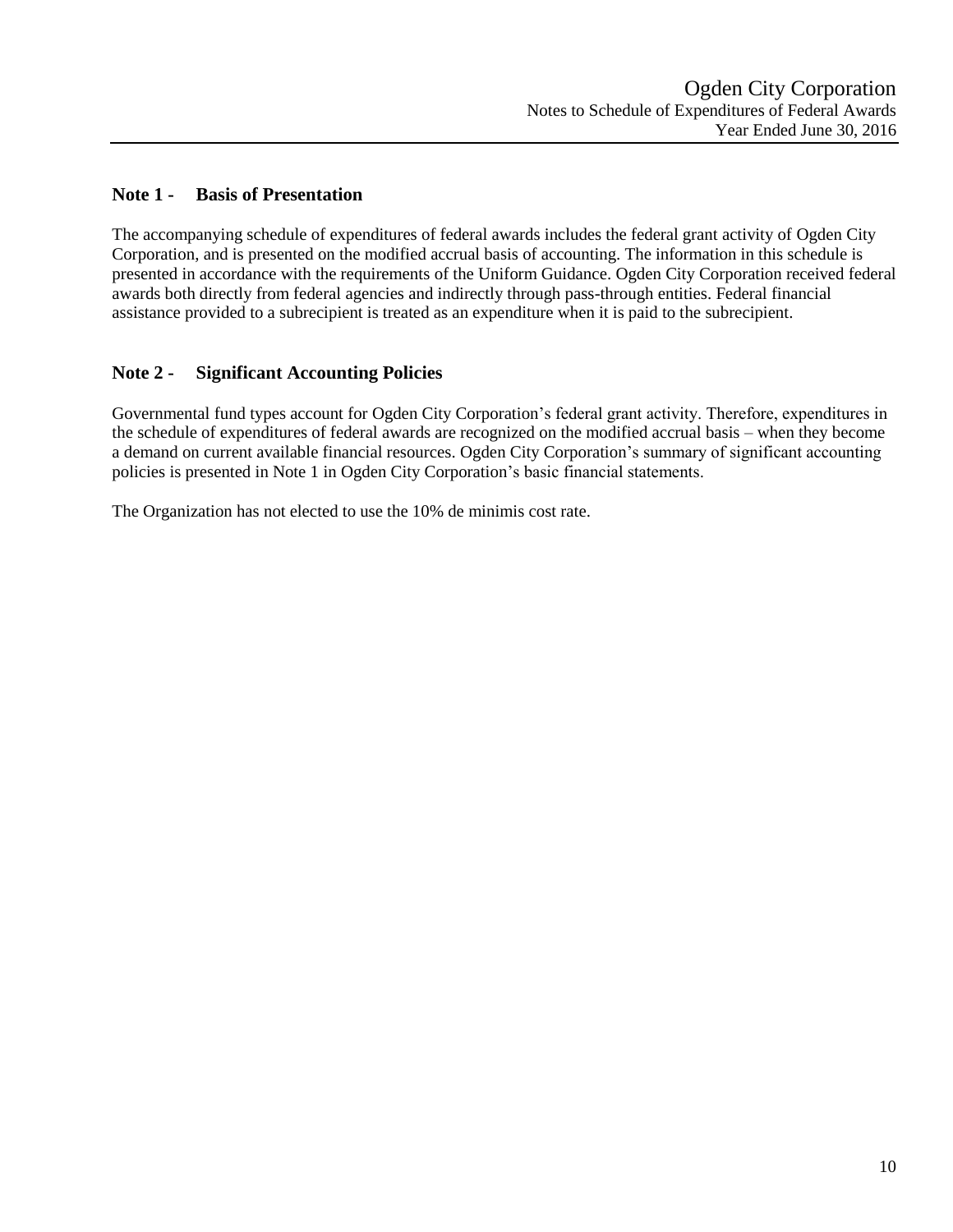<span id="page-12-0"></span>

| <b>Section I-Summary of Auditor's Results</b>                                   |                    |  |  |  |  |
|---------------------------------------------------------------------------------|--------------------|--|--|--|--|
| <b>Financial Statements</b>                                                     |                    |  |  |  |  |
| Type of auditor's report issued                                                 | Unmodified         |  |  |  |  |
| Internal control over financial reporting:                                      |                    |  |  |  |  |
| Material weakness identified                                                    | No                 |  |  |  |  |
| Significant deficiencies identified not considered<br>to be material weaknesses | None Reported      |  |  |  |  |
| Noncompliance material to financial                                             |                    |  |  |  |  |
| statements noted?                                                               | No                 |  |  |  |  |
| <b>Federal Awards</b>                                                           |                    |  |  |  |  |
| Internal control over major programs:                                           |                    |  |  |  |  |
| Material weakness identified                                                    | N <sub>o</sub>     |  |  |  |  |
| Significant deficiencies identified not considered<br>to be material weaknesses | Yes                |  |  |  |  |
| Type of auditors' report issued on                                              |                    |  |  |  |  |
| compliance for major programs                                                   | Unmodified         |  |  |  |  |
| Any audit findings disclosed that are                                           |                    |  |  |  |  |
| required to be reported in accordance                                           |                    |  |  |  |  |
| with Uniform Guidance 2 CFR 200.516                                             | Yes                |  |  |  |  |
| <b>Identification of major programs:</b>                                        |                    |  |  |  |  |
| Name of Federal Program or Cluster                                              | <b>CFDA</b> Number |  |  |  |  |
| <b>Community Development Block Grant</b>                                        | 14.218             |  |  |  |  |
| <b>Economic Adjustment Assistance</b>                                           | 11.307             |  |  |  |  |
| Dollar threshold used to distinguish                                            |                    |  |  |  |  |
| between Type A and Type B programs:                                             | \$750,000          |  |  |  |  |
| Auditee qualified as low-risk auditee?                                          | Yes                |  |  |  |  |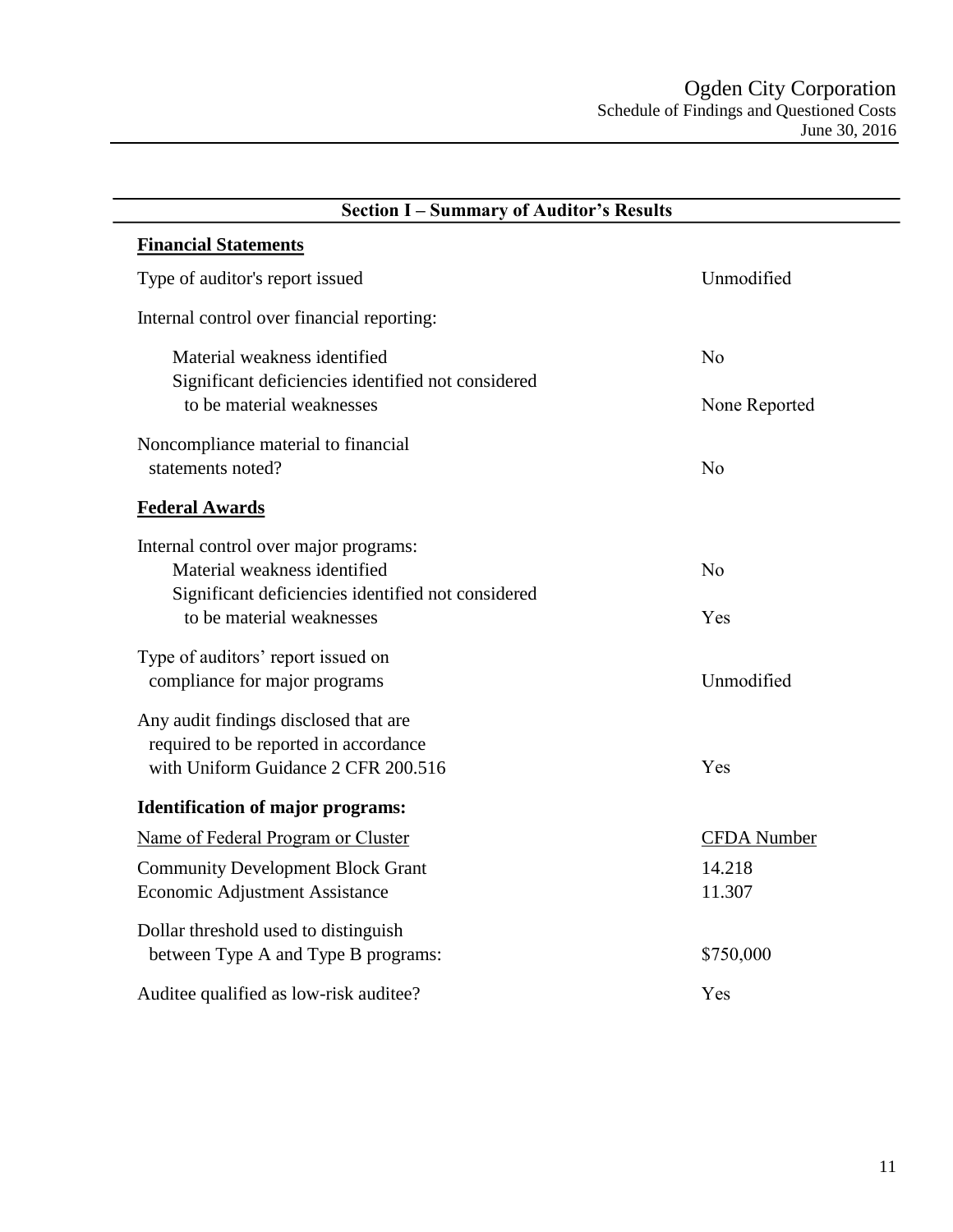# **Section II – Financial Statement Findings**

No financial statement findings to report.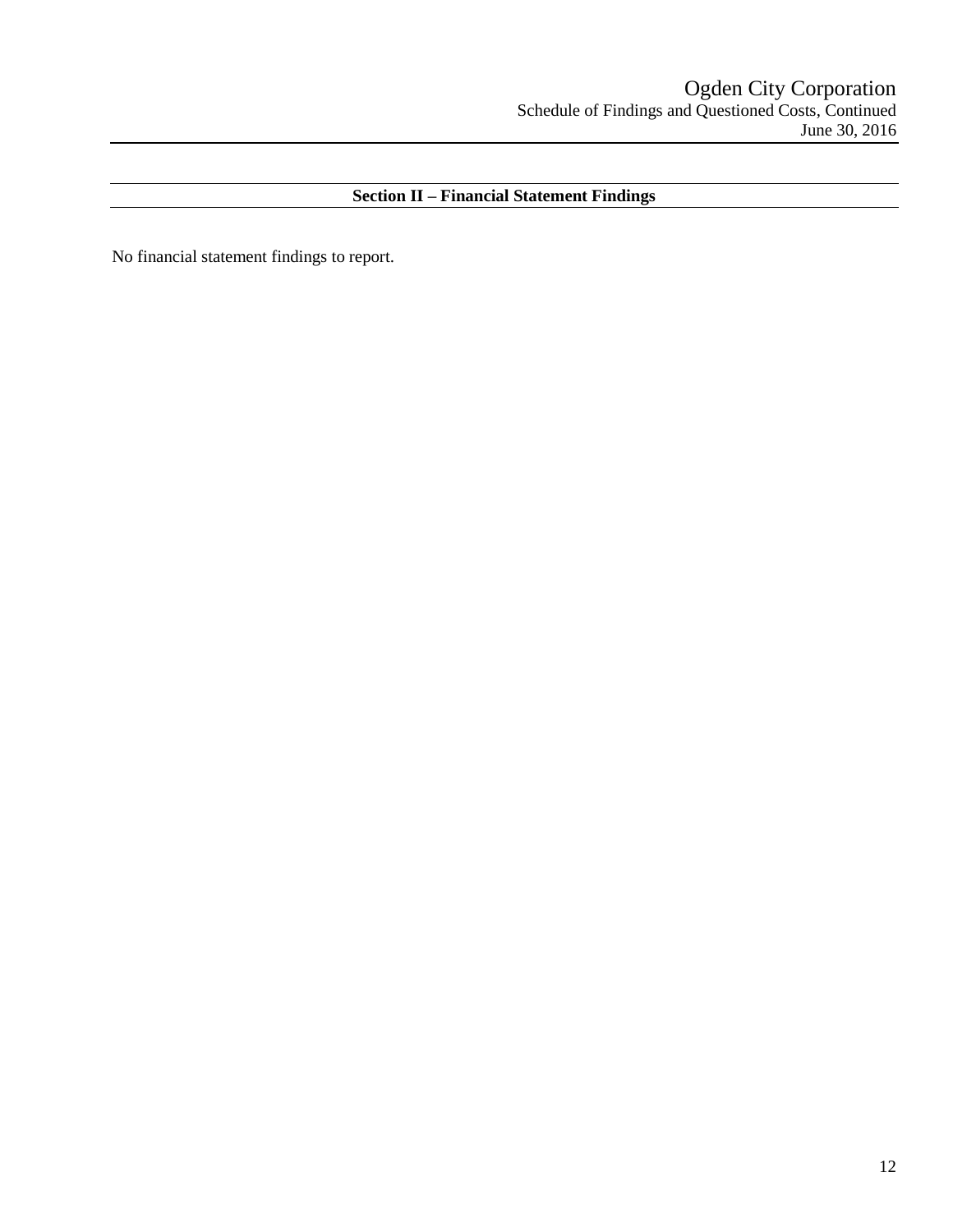### **Section III – Federal Award Findings and Questioned Costs**

### **2016-001 U.S. Department of Housing and Urban Development CFDA #14.218: Grant Nos. B-14-MC-49-0001 (2014) and B-15-MC-49-0001 (2015) Community Development Block Grant**

#### **Procurement and Suspension and Debarment –**

**Immaterial instance of noncompliance and significant deficiency in internal controls over compliance: contracting with small and minority businesses, women's business enterprises, and labor surplus area firms**

*Criteria:* 2 CFR section 200.321 requires that recipients of federal awards take all necessary affirmative steps to assure that minority businesses, women's business enterprises, and labor surplus area firms are used when possible.

*Condition:* During the audit, Ogden City Corporation could not provide evidence that affirmative steps had been taken to assure that minority businesses, women's business enterprises, and labor surplus area firms are used when possible for procuring goods and services procured with this award.

*Cause:* The affirmative steps were not taken or were not documented. Management of Ogden City Corporation believe that training was not adequate to ensure that the personnel involved fully understood all of the procurement requirements and the related need for documentation.

*Effect:* Minority businesses, women's business enterprises, and labor surplus area firms may not have been used in this program if/when it was possible to do so.

### *Questioned Costs:* None reported

*Context/Sampling:* A nonstatistical sample of 2 transactions out of 5 total procurement transactions were selected for procurement testing. This instance of noncompliance was noted in both of the procurement transactions tested. The sample included \$249,227 out of \$1,522,573 federal awards.

#### *Repeat Finding from Prior Year(s):* No

*Recommendation:* Additional controls should be implemented to ensure that affirmative steps are taken to assure that minority businesses, women's business enterprises, and labor surplus area firms are used when possible. And, the affirmative steps taken should be documented and then reviewed by a supervisor.

*Views of Responsible Officials:* Training needs to be provided to the City's Purchasing Coordinator, having a centralized person responsible for and aware of the requirements to assure that minority businesses, women's business enterprises, and labor surplus area firms are used when possible will reduce the risk of noncompliance in this area.

Additionally, management will implement a questionnaire to be submitted to the Purchasing Coordinator that includes the CFDA information for a program. This will alert the Purchasing Coordinator of the requirements related to minority businesses, women's business enterprises, and labor surplus area firms that need to be followed.